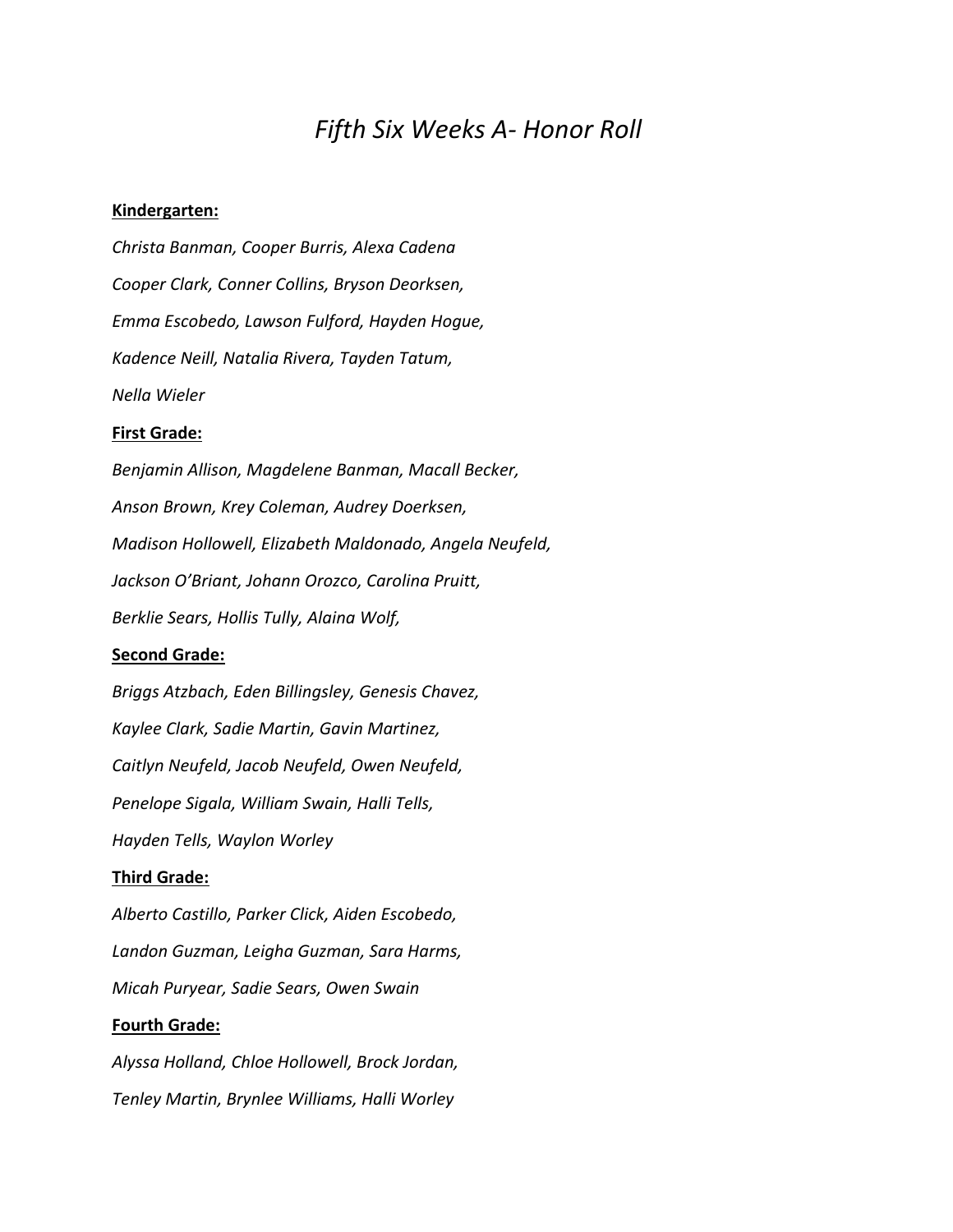# **Fifth Grade:**

*Ansley Brown, Luis Cadena, Braxton Dill, Ayeden Escobedo, Katy Friesen, Shaylie Griffiths Sophia Martinez* **Sixth Grade:** *Ainsley Allison, Faith Guzman, Graham Hendon, Lisa Hildebrand, Peyton Huston, Emberly Prowell* **Seventh Grade:** *Riley Gober, Edgar Macias, Emalyn Navarro, Diego Rivera, Bri'Anna Vinson*

# **Eighth Grade:**

*Mariah Cochran, Sophia Ramirez, Nick Reimer,*

*Aaron Rempel, Mandy Wiens*

# **Ninth Grade:**

*Ellen Cadena, Carol Escudero, Kaitlyn Garey, Kloe Guenter, Ty Huston, Kyler Neill, Ximena Olivas, Jael Ontiveros, Kaitlyn Ramirez, Amy Rios, Natalynn Rodriguez, Braden Underwood, Ethan Winn*

# **Tenth Grade:**

*Haylee Boshears, Sadie Crowley, Tina Friesen,*

*Swayzee Harlan, Jessica Melendez, Kamryn Murph*

# **Eleventh Grade:**

*William Bonilla, Kaley Cavazos, Marisa Gallegos, McKenzie Harp, Cinthia Morales, Ximena Perez, Adrian Ramirez, Cameron Resendez*